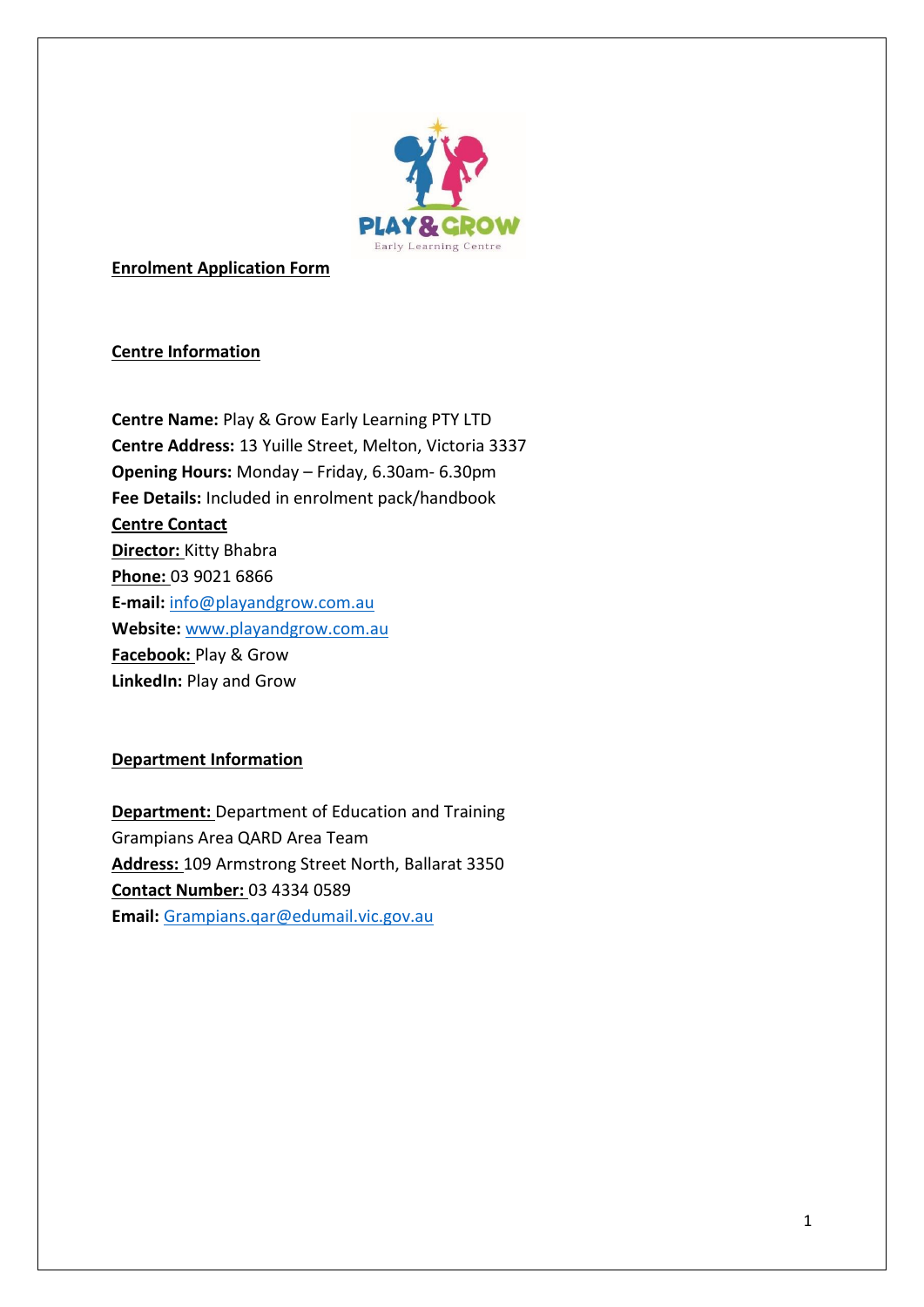### **Enrolment Details**

This form must be completed, signed and lodged with the centre prior to commencement of care by a parent or guardian. This person must be 18 years or older and have the legal right to sign for the child. All questions must be answered honestly and correctly to facilitate government funding for childcare. Ask our Director to assist you if unsure about any sections.

## **Child & Family Details.**

| Child's CRN No: __ __ _ / __ __ _ / __ __ / __ D.O.B: ___________________________<br>Child's Gender: M / F |                                            |
|------------------------------------------------------------------------------------------------------------|--------------------------------------------|
| Number of children in care: _______                                                                        |                                            |
|                                                                                                            |                                            |
| Days of attendance (circle): Mon Tue Wed Thu                                                               | Fri                                        |
|                                                                                                            |                                            |
| P/C:                                                                                                       |                                            |
| What is the main language spoken in your home?                                                             |                                            |
| Does either parent identify as Aboriginal or Torres Strait Islander? Y / N                                 |                                            |
| Does the child identify as Aboriginal or Torres Strait Islander? Y / N                                     |                                            |
| List any cultural backgrounds that you or the child identify with.                                         |                                            |
| Cultural or religious information:                                                                         |                                            |
| Has the child had any involvement with Child Protection? Y / N                                             |                                            |
| Is the child in Out-of-Home Care? Y / N                                                                    |                                            |
| Is the child in Kinship Care? Y / N                                                                        |                                            |
| <b>Required documents provided:</b>                                                                        |                                            |
| Immunisation record: Y / N                                                                                 | for Kindergarten- Birth Certificate: Y / N |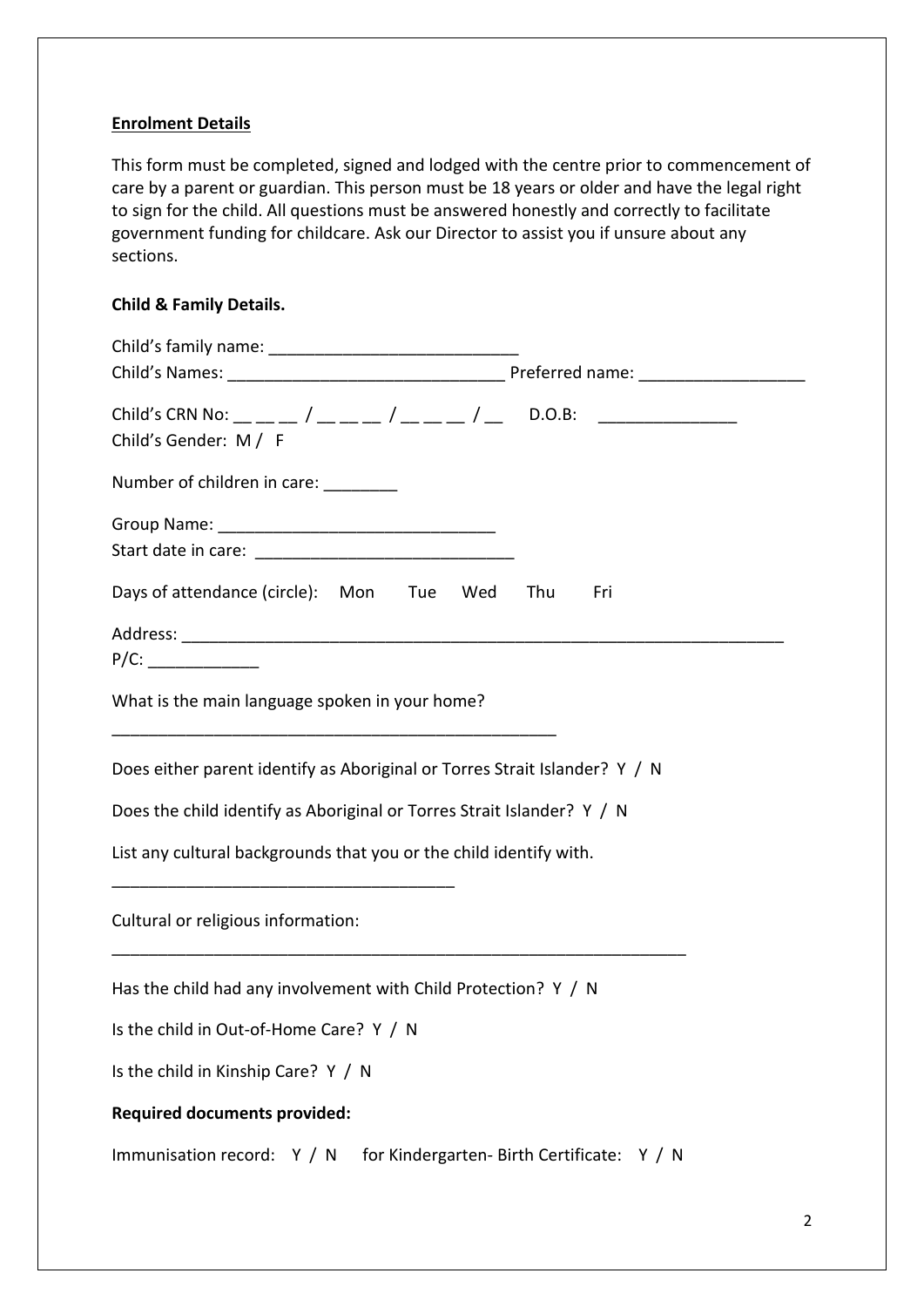# Parent 1 / Guardians full name:

| DOB:<br>Parent CRN No: _ _ _ / _ _ _ / _ _ _ / _ _ _ / |         |         |               |
|--------------------------------------------------------|---------|---------|---------------|
| <b>Residential address:</b>                            |         |         |               |
|                                                        |         |         |               |
|                                                        |         |         |               |
|                                                        |         |         |               |
|                                                        |         |         |               |
|                                                        |         |         |               |
| DOB: _______________                                   |         |         |               |
| <b>Residential address:</b>                            |         |         |               |
|                                                        |         |         |               |
|                                                        |         |         |               |
|                                                        |         |         |               |
| <b>Workplace Name:</b>                                 |         |         |               |
|                                                        |         |         |               |
| Does the child live with: (circle)                     | Mother? | Father? | Both parents? |
| Other? Explain                                         |         |         |               |

Are there any further comments you wish to make regarding the child's residential situation?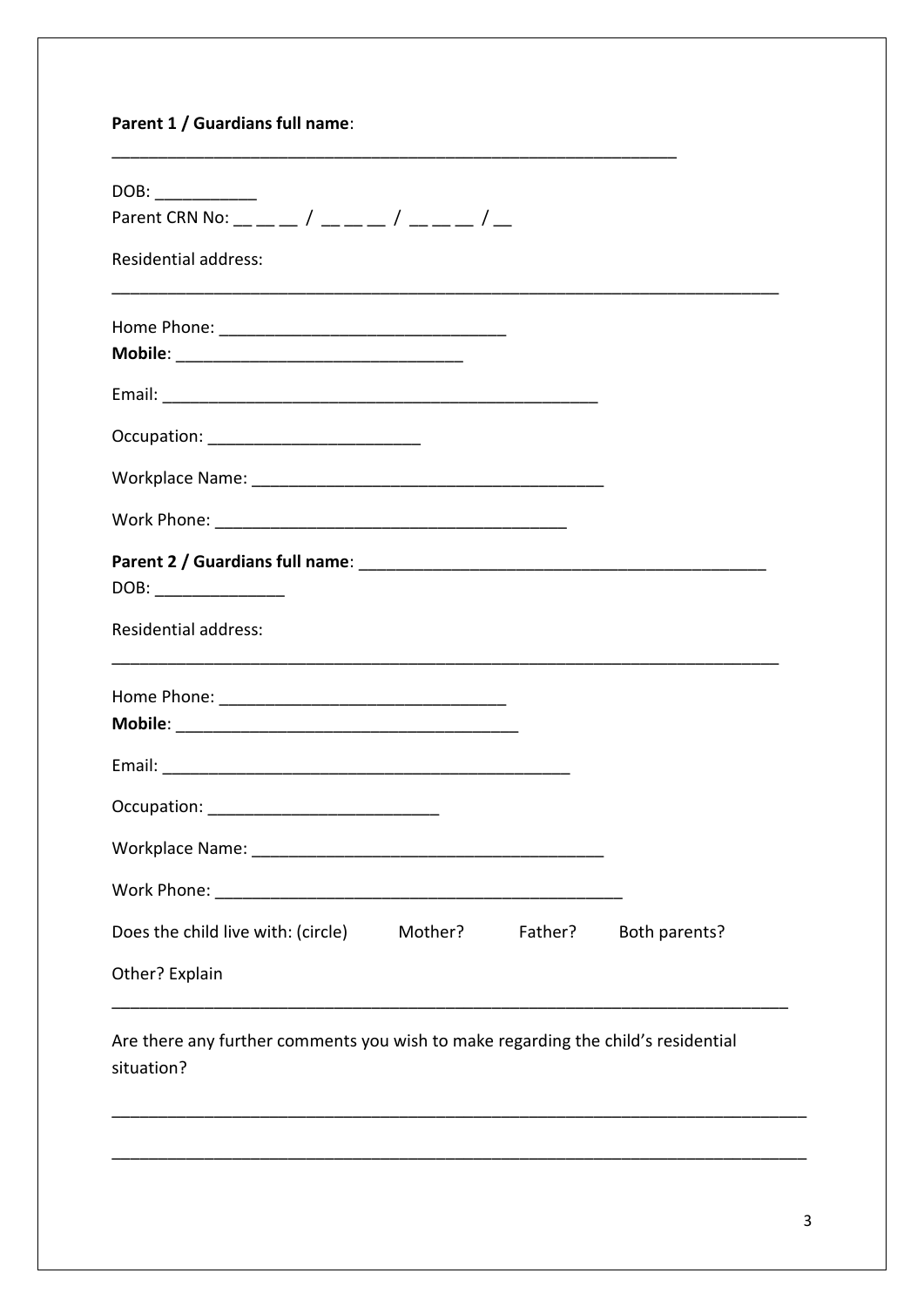Do you or members of your extended family have any hobbies, skills or items of interest that you would be willing show and share during a visit to the centre at a time convenient to you? This could be as simple as a boat, truck, tractor, caravan, pet, musical instrument, home based hobby you enjoy, another language you speak, cooking you enjoy, bathing or feeding a baby. Many simple and everyday things are of great interest to young children. Please join us when you can to interact and have fun with children.

\_\_\_\_\_\_\_\_\_\_\_\_\_\_\_\_\_\_\_\_\_\_\_\_\_\_\_\_\_\_\_\_\_\_\_\_\_\_\_\_\_\_\_\_\_\_\_\_\_\_\_\_\_\_\_\_\_\_\_\_\_\_\_\_\_\_\_\_\_\_\_\_\_\_\_

\_\_\_\_\_\_\_\_\_\_\_\_\_\_\_\_\_\_\_\_\_\_\_\_\_\_\_\_\_\_\_\_\_\_\_\_\_\_\_\_\_\_\_\_\_\_\_\_\_\_\_\_\_\_\_\_\_\_\_\_\_\_\_\_\_\_\_\_\_\_\_\_\_\_\_

#### **Legal & Custody Issues**

Is there a court order, parenting order or parenting plan in place for this child? Yes No

Please provide details and a copy of this for our records. Thank you.

| Do you have any further comments or details you would like us to be aware of for the child |  |  |  |
|--------------------------------------------------------------------------------------------|--|--|--|
| or family?                                                                                 |  |  |  |

\_\_\_\_\_\_\_\_\_\_\_\_\_\_\_\_\_\_\_\_\_\_\_\_\_\_\_\_\_\_\_\_\_\_\_\_\_\_\_\_\_\_\_\_\_\_\_\_\_\_\_\_\_\_\_\_\_\_\_\_\_\_\_\_\_\_\_\_\_\_\_\_\_\_\_

\_\_\_\_\_\_\_\_\_\_\_\_\_\_\_\_\_\_\_\_\_\_\_\_\_\_\_\_\_\_\_\_\_\_\_\_\_\_\_\_\_\_\_\_\_\_\_\_\_\_\_\_\_\_\_\_\_\_\_\_\_\_\_\_\_\_\_\_\_\_\_\_\_\_\_

\_\_\_\_\_\_\_\_\_\_\_\_\_\_\_\_\_\_\_\_\_\_\_\_\_\_\_\_\_\_\_\_\_\_\_\_\_\_\_\_\_\_\_\_\_\_\_\_\_\_\_\_\_\_\_\_\_\_\_\_\_\_\_\_\_\_\_\_\_\_\_\_\_\_\_

\_\_\_\_\_\_\_\_\_\_\_\_\_\_\_\_\_\_\_\_\_\_\_\_\_\_\_\_\_\_\_\_\_\_\_\_\_\_\_\_\_\_\_\_\_\_\_\_\_\_\_\_\_\_\_\_\_\_\_\_\_\_\_\_\_\_\_\_\_\_\_\_\_\_\_

#### **Emergency Contact Details**

(Please nominate 2 contacts if we cannot contact you at any time)

| 1. Name:               |  |
|------------------------|--|
| Relationship to child: |  |

Address:

| Mobile: |  |  |
|---------|--|--|
| Phone:  |  |  |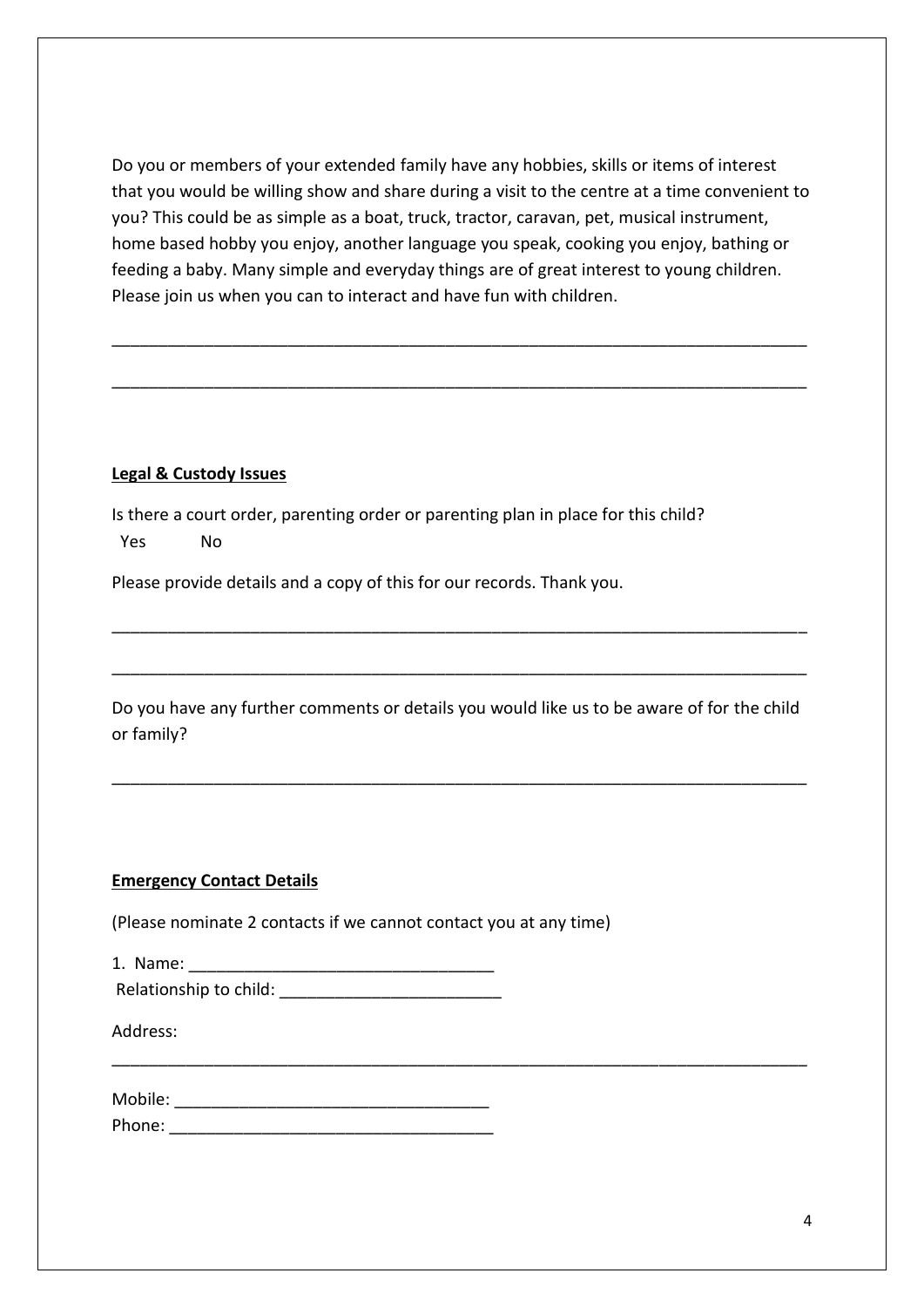| Address:   |                                               |                                                                                                                                                                          |
|------------|-----------------------------------------------|--------------------------------------------------------------------------------------------------------------------------------------------------------------------------|
|            |                                               |                                                                                                                                                                          |
|            |                                               |                                                                                                                                                                          |
|            | <b>Authorised Collection People for Child</b> |                                                                                                                                                                          |
| reason.    |                                               | (Please nominate 2 people you trust to collect your child if you are unavailable to for any                                                                              |
|            |                                               | These people must be over 18 years of age to sign your child out of care)                                                                                                |
|            |                                               |                                                                                                                                                                          |
|            |                                               |                                                                                                                                                                          |
| Address:   |                                               |                                                                                                                                                                          |
|            |                                               |                                                                                                                                                                          |
|            |                                               |                                                                                                                                                                          |
|            |                                               |                                                                                                                                                                          |
|            |                                               |                                                                                                                                                                          |
| Address:   |                                               |                                                                                                                                                                          |
|            |                                               |                                                                                                                                                                          |
|            |                                               |                                                                                                                                                                          |
|            |                                               |                                                                                                                                                                          |
|            |                                               | Do you authorise these people to consent to your child receiving medical treatment or<br>administration of medication if you cannot be contacted? (circle which applies) |
| <b>YES</b> | <b>NO</b>                                     |                                                                                                                                                                          |
|            |                                               |                                                                                                                                                                          |
|            | <b>Child's Medical &amp; Health Details</b>   |                                                                                                                                                                          |
|            |                                               | In this section, we collect important health information to ensure that we are able to cater                                                                             |
|            | to your child's health and medical needs.     |                                                                                                                                                                          |

**Please provide a record of the child's immunisation status.**

**Immunisation Status Sighted by:** \_\_\_\_\_\_\_\_\_\_\_\_\_\_\_\_\_\_\_**Signed**: \_\_\_\_\_\_\_\_\_\_\_\_\_\_\_\_\_\_\_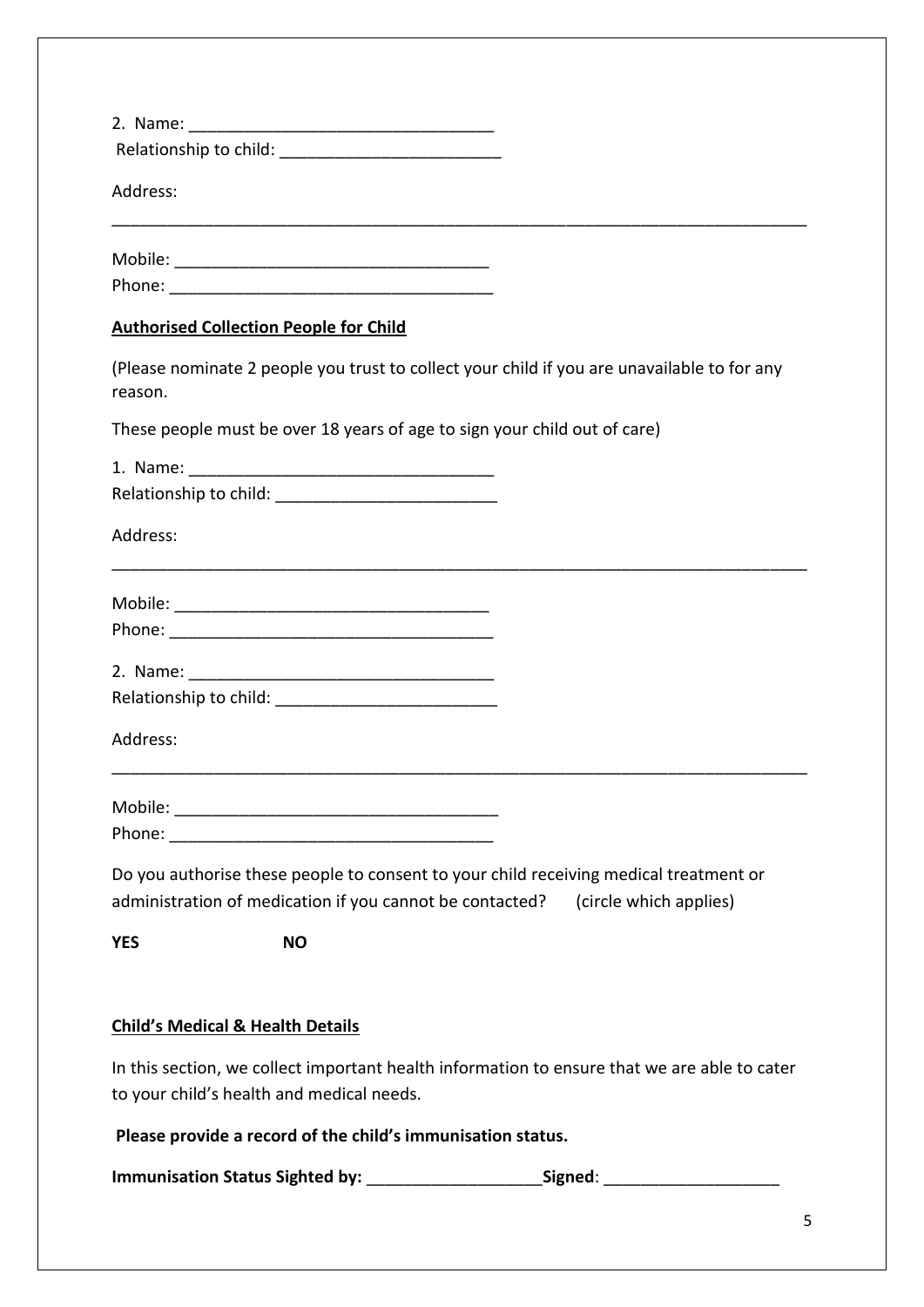In the event of a serious incident or emergency where treatment is required,

I **I Example 20 THS parent/guardian, authorise the centre staff to immediately** provide first aid/arrange for emergency treatment (medical, dental, hospital, ambulance, or transport in an ambulance), if parents, guardians or a nominated person cannot be contacted?

Parent/Guardian Signature: **Example 2018** 

If the child has an extremely high temperature, and we have tried all possible methods to bring it down, in the event that we cannot contact either parent or any of the remaining emergency contacts, will you authorise us to administer a single recommended dose of Panadol, for their age (but not weight), to relieve their symptoms whilst we attempt to contact you for further instructions?

Please circle **Yes No** Signature: \_\_\_\_\_\_\_\_\_\_\_\_\_\_\_\_\_\_\_\_\_\_\_\_\_\_\_\_\_\_\_\_

## **Specific health details:**

Has the child been diagnosed with any of the following? If so, please circle and provide further information:

Allergies / Anaphylaxis / Asthma / Require medication / Operations or injury / Dietary requirements / bladder or bowel control issues / Epilepsy / Disability / Diabetes / or any other medical condition?

\_\_\_\_\_\_\_\_\_\_\_\_\_\_\_\_\_\_\_\_\_\_\_\_\_\_\_\_\_\_\_\_\_\_\_\_\_\_\_\_\_\_\_\_\_\_\_\_\_\_\_\_\_\_\_\_\_\_\_\_\_\_\_\_\_\_\_\_\_\_\_\_\_\_\_

Do you have a medical management plan, anaphylaxis medical management plan, risk minimisation plan or any other plan that we should be aware of in respect of a specific health care need, medical condition or allergy? Please provide details and a copy of the plan. We will need to discuss in detail, specifics of your child's care need with you.

\_\_\_\_\_\_\_\_\_\_\_\_\_\_\_\_\_\_\_\_\_\_\_\_\_\_\_\_\_\_\_\_\_\_\_\_\_\_\_\_\_\_\_\_\_\_\_\_\_\_\_\_\_\_\_\_\_\_\_\_\_\_\_\_\_

\_\_\_\_\_\_\_\_\_\_\_\_\_\_\_\_\_\_\_\_\_\_\_\_\_\_\_\_\_\_\_\_\_\_\_\_\_\_\_\_\_\_\_\_\_\_\_\_\_\_\_\_\_\_\_\_\_\_\_\_\_\_\_\_\_

\_\_\_\_\_\_\_\_\_\_\_\_\_\_\_\_\_\_\_\_\_\_\_\_\_\_\_\_\_\_\_\_\_\_\_\_\_\_\_\_\_\_\_\_\_\_\_\_\_\_\_\_\_\_\_\_\_\_\_\_\_\_\_\_\_\_\_\_\_

Health Insurance Company and member number:

\_\_\_\_\_\_\_\_\_\_\_\_\_\_\_\_\_\_\_\_\_\_\_\_\_\_\_\_\_\_\_\_\_\_\_\_\_\_\_\_\_\_\_\_

Your Medicare number:

Ambulance Number:

Family Doctor: **Example 20** For the set of the set of the set of the set of the set of the set of the set of the set of the set of the set of the set of the set of the set of the set of the set of the set of the set of the

Ph.

Address of surgery: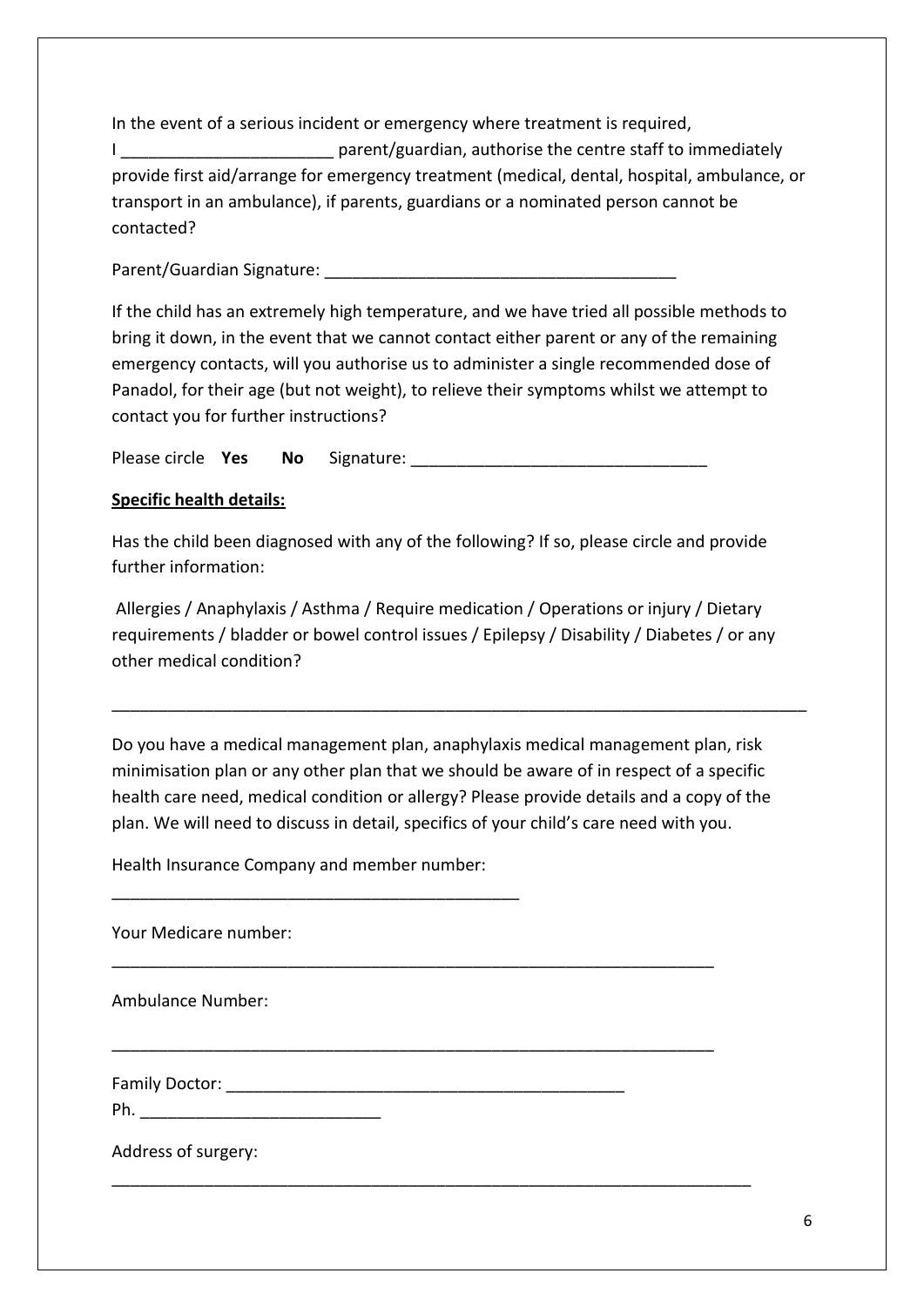## **Authorisations**

Are you able to assist with any excursions or in room activities?

1. Do you consent to educators applying sunscreen / nappy creams? **Yes / No**

We use 50+ Cancer Council sunscreen

Nappy creams will need to be provided by yourself

Please advise us if you prefer to provide your own alternative sunscreen.

#### **Payment**

Payment can be made by EFPTOS and DIRECT DEBIT. Parents need to ensure sufficient funds are available in the nominated account each week, as declined payments attract additional bank fees. **Fees must always be paid one week in advance**.